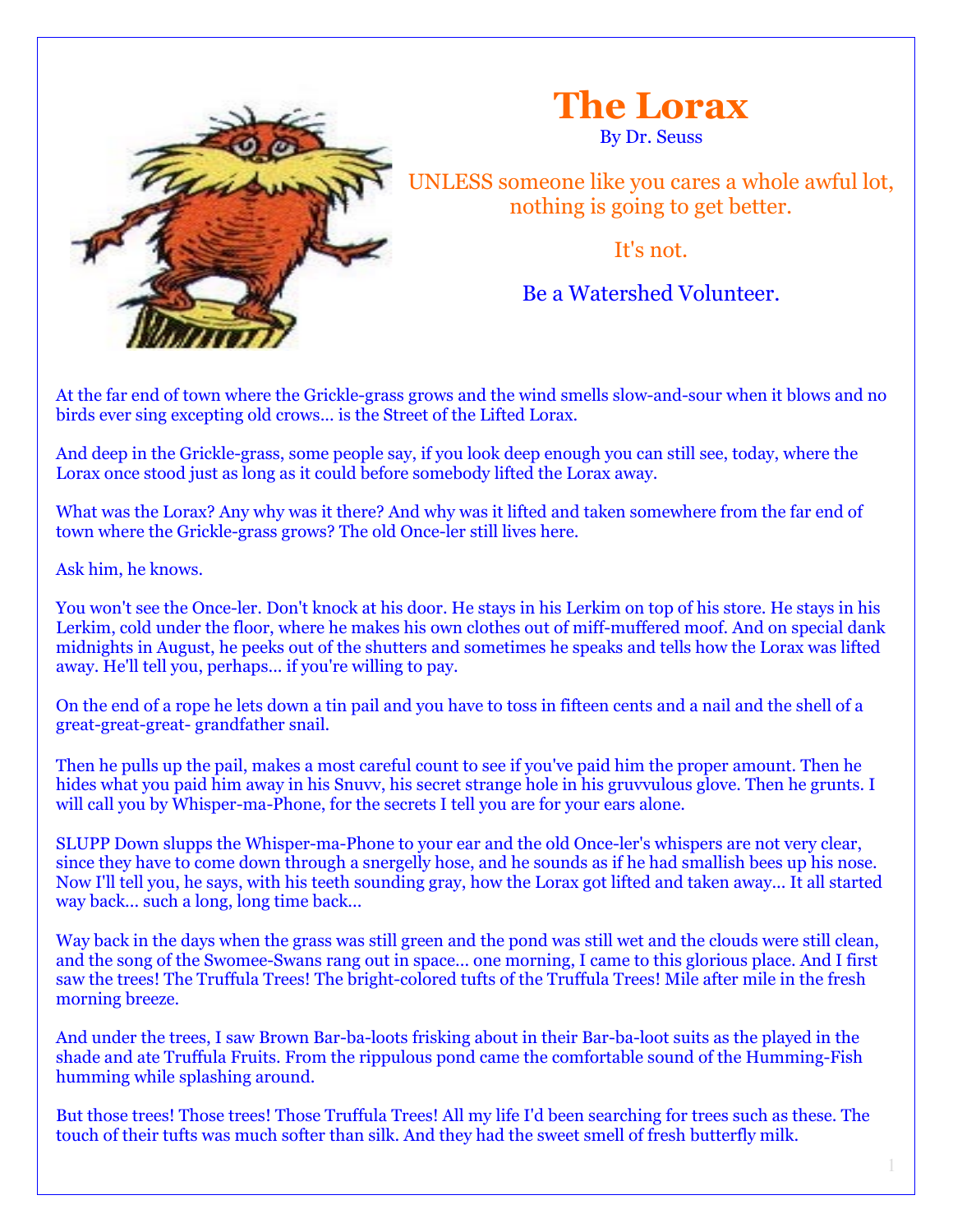I felt a great leaping of joy in my heart. I knew just what I'd do! I unloaded my cart. In no time at all, I had built a small shop. Then I chopped down a Truffula Tree with one chop. And with great skillful skill and with great speedy speed, I took the soft tuft. And I knitted a Thneed!

The instant I'd finished I heard a ga-Zump! I looked. I saw something pop out of the stump of the tree I'd chopped down. It was sort of a man. Describe him...That's hard. I don't know if I can. He was shortish, and oldish, and brownish and mossy. And he spoke with a voice that was sharpish and bossy.

Mister! He said with a sawdusty sneeze, I am the Lorax. I speak for the trees. I speak for the trees, for the trees have no tongues. And I'm asking you, sir, at the top of my lungs-- he was very upset as he shouted and puffed-- What's that THING you've made out of my Truffula tuft?

Look, Lorax, I said. There's no cause for alarm. I chopped just one tree. I am doing no harm. I'm being quite useful. This thing is a Thneed. A Thneed's a Fine-Something-That-All-People-Need! It's a shirt. It's a sock. It's a glove. It's a hat. But it has other uses. Yes, far beyond that. You can use it for carpets. For pillows! For sheets! Or curtains! Or covers for bicycle seats! The Lorax said, Sir! You are crazy with greed. There is no one on earth who would buy that fool Thneed!

But the very next minute I proved he was wrong. For, just at that minute, a chap came along, and he thought that the Thneed I had knitted was great. He happily bought it for three ninety-eight. I laughed at the Lorax, You poor stupid guy! You never can tell what some people will buy.

I repeat, cried the Lorax, I speak for the trees!

I'm busy, I told him. Shut up, if you please. I rushed 'cross the room, and in no time at all, built a radiophone. I put in a quick call. I called all my brothers and uncles and aunts and I said, listen here! Here's a wonderful chance for the whole Once-ler Family to get mighty rich! Get over here fast! Take the road to North Nitch. Turn left at Weehawken. Sharp right at South Stitch.

And, in no time at all, in the factory I built, the whole Once-ler Family was working full tilt. We were all knitting Thneed's just as busy as bees, to the sound of the chopping of Truffula Trees.

Then... Oh! Baby! Oh! How my business did grow! Now, chopping one tree at a time was too slow. So I quickly invented my Super-Axe-Hacker, which whacked off four Truffula Trees at one smacker. We were making Thneed's four times as fast as before! And that Lorax?... He didn't show up any more.

But the next week he knocked on my new office door. He snapped! I'm the Lorax who speaks for the trees, which you seem to be chopping as fast as you please. But I'm also in charge of the Brown Bar-ba-loots, who played in the shade in their Bar-ba-loot suits and happily lived, eating Truffula Fruits. NOW...thanks to your hacking my trees to the ground, there's not enough Truffula Fruit to go 'round.

And my poor Bar-ba-loots are all getting the crummies because they have gas, and no food, in their tummies! They loved living here. But I can't let them stay. They'll have to find food. And I hope that they may. Good luck, boys, he cried. And he sent them away.

I, the Once-ler, felt sad as I watched them all go. BUT... business is business! And business must grow regardless of crummies in tummies, you know.

I meant no harm. I most truly did not. But I had to grow bigger. So bigger I got. I biggered my factory. I biggered my roads. I biggered my wagons. I biggered the loads of the Thneed's I shipped out. I was shipping them forth to the South! To the East! To the West! To the North! I went right on biggering...selling more Thneed's. And I biggered my money, which everyone needs.